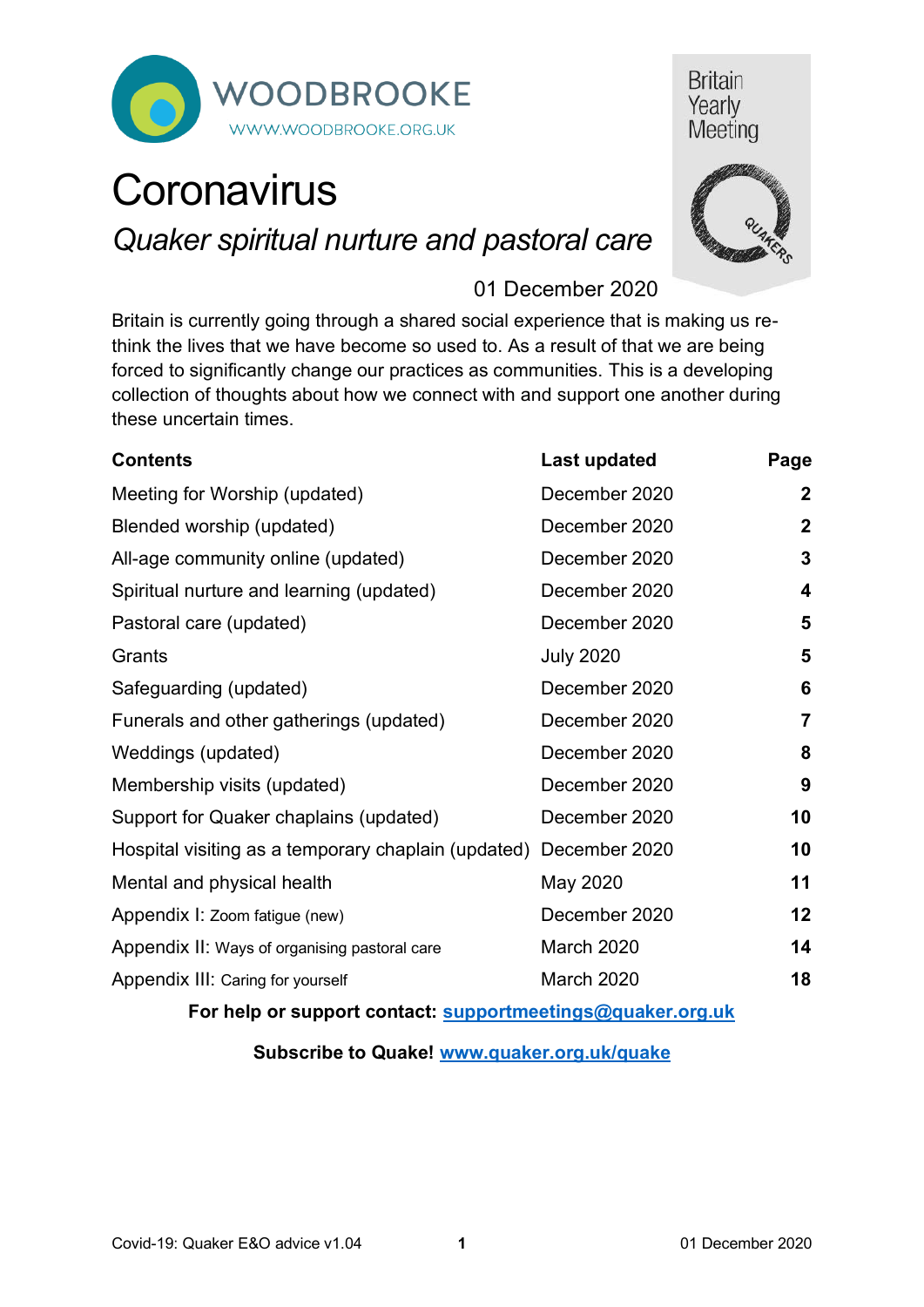# <span id="page-1-0"></span>Meeting for Worship (updated) December 2020

Quaker communities in Britain continue to meet for worship in a variety of ways during the pandemic. These include:

- distance worship (at a designated time without technology)
- videoconferencing
- using WhatsApp or other messaging and email software
- blending online and in-person worship (when local restrictions allow)
- traditional Quaker in-person worship (when local restrictions allow)
- outdoor gathered or walking worship (when local restrictions allow)

Woodbrooke and FWCC Europe & Middle East Section (EMES) are offering online worship for anyone wishing to join at various times throughout the week. There is also a guide to worshipping online and to using Zoom, which is the software for which we are giving detailed guidance for use by meetings. This includes guidance on safeguarding and data safety when using Zoom. It can be found on the Woodbrooke website. See the links below:

- Online meeting for worship Frequently Asked Questions (FAQ's): [www.woodbrooke.org.uk/worship/faqs.](http://www.woodbrooke.org.uk/worship/faqs/)
- Setting up online worship: [www.woodbrooke.org.uk/worship/setting-up-mfw.](http://www.woodbrooke.org.uk/worship/setting-up-mfw)
- There is quidance for: running Quaker worship with children and young people, for holding business meetings online and for anyone who is new to Quaker worship.
- Seekers are finding Quakers online at this time and there is a brief introduction to Quaker worship for anyone new to meeting for worship, [www.woodbrooke.org.uk/wp-content/uploads/2020/11/Online-worship-for](http://www.woodbrooke.org.uk/wp-content/uploads/2020/11/Online-worship-for-seekers-and-new-worshippers.pdf)[seekers-and-new-worshippers.pdf](http://www.woodbrooke.org.uk/wp-content/uploads/2020/11/Online-worship-for-seekers-and-new-worshippers.pdf)

# **An advantage of Zoom is that it can be joined using telephone as well as video.**

Friends and meetings can use any ways of connecting that work for them. If your meeting is worshipping by a method that we haven't mentioned we would be really pleased like if you would let us know, email [supportmeetings@quaker.org.uk.](mailto:supportmeetings@quaker.org.uk)

# <span id="page-1-1"></span>Blended worship (updated) December 2020

Quaker Life and Woodbrooke have been thinking about the support that meetings might require in setting up blended (a mixture of online and in-person) worship. Look at our document offering advice [on blended worship.](https://www.quaker.org.uk/documents/thoughts-on-blended-worship)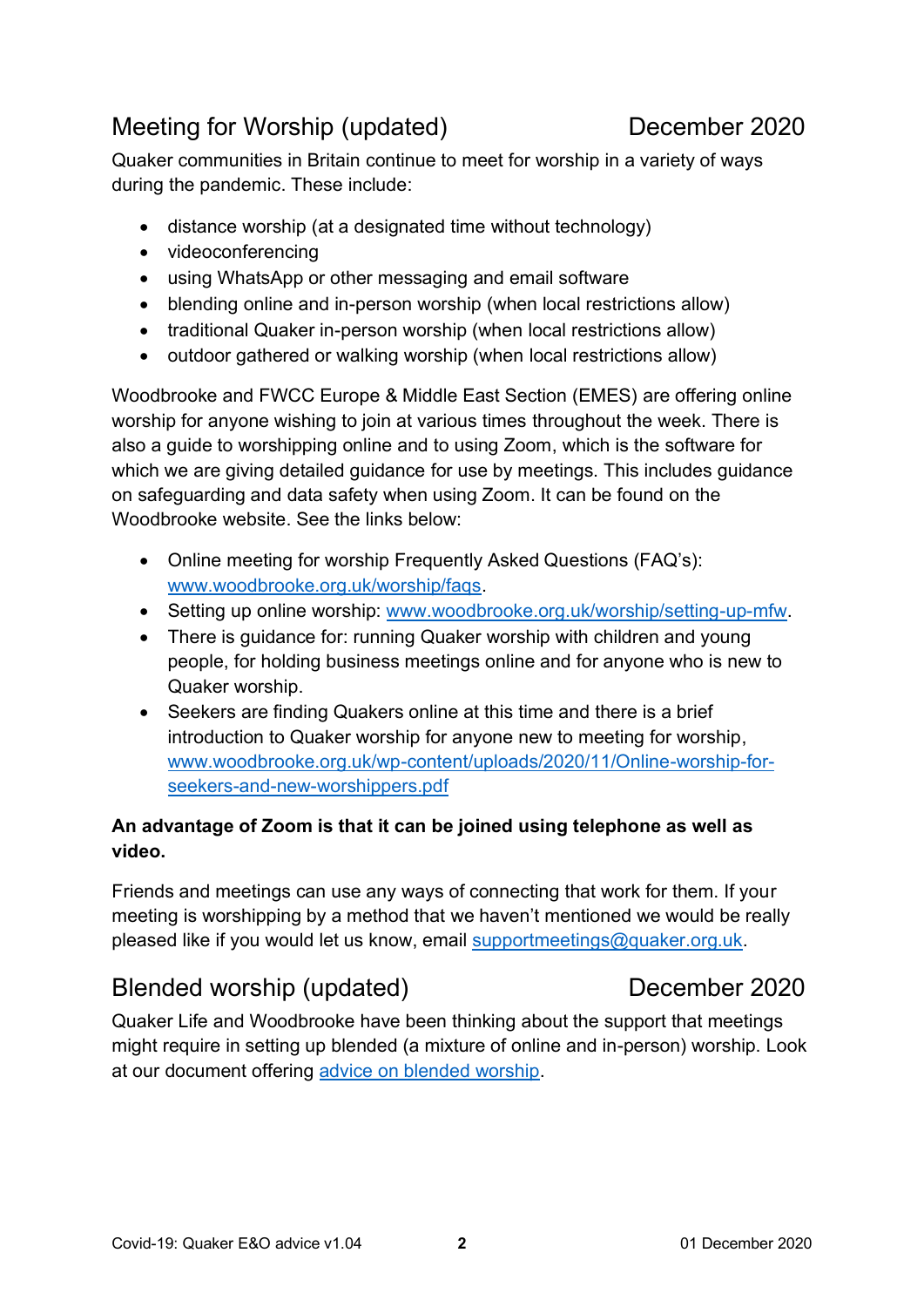# <span id="page-2-0"></span>All-age community online (updated) December 2020

Being a community of all ages is vital to our life as Quaker communities. It is important to be mindful of different people's needs and experiences and to think how to best include and support individuals of all ages. People may be feeling anxious, isolated or overwhelmed with a loss of routine and regular contact with F/friends. As Quaker communities we continue to explore and develop ways of connecting with and supporting children, young people and families and elderly Friends, including them in our worship and finding opportunities for connection and nurture.

# **Guidance**

If you're planning on running online children's meeting, youthwork or all age worship, you can find some helpful information at www.woodbrooke.org.uk/worship/settingup-mfw/. If you're running any children's or youthwork sessions, we would love to hear about them. Please email, gladmin@quaker.org.uk.

### **Children's meeting**

If there isn't a children's meeting locally, email [supportmeetings@quaker.org.uk](mailto:supportmeetings@quaker.org.uk) and we'll connect families with other online children's meetings. There are also some open children's meetings offered by the [Quaker Parenting Network.](http://www.facebook.com/groups/2963307427023746/) You can get support on planning children's meeting at our monthly online discussion meetings. Find out more and register at, [https://forms.quaker.org.uk/support-session-for](https://forms.quaker.org.uk/support-session-for-childrens-meeting/)[childrens-meeting/.](https://forms.quaker.org.uk/support-session-for-childrens-meeting/)

# **Youth groups**

This seems to be a particularly challenging time for young people and connections with other young people and the wider community can offer support. BYM are offering weekly online meetings for 11-18s, for more info, see [www.yqspace.org.uk/online-youth-groups.](http://www.yqspace.org.uk/online-youth-groups) There is also a monthly Zoom call for people running (or hoping to run) online youth sessions to share ideas and questions; for more info email [judea@quaker.org.uk](mailto:judea@quaker.org.uk) or register at <https://forms.quaker.org.uk/quaker-youth-work-support/>

# **Parents**

Parents are juggling different needs and pressures. The Quaker Parenting Network offers opportunities to connect with other Quaker parents in Britain. They have a busy Facebook group connecting parents seeking advice and sharing encouragement. They are also running online video meet ups for parents. If you are interested visit [www.facebook.com/groups/2963307427023746/](http://www.facebook.com/groups/2963307427023746/) or if you're not on Facebook, email [quakerparentingnetwork@gmail.com.](mailto:quakerparentingnetwork@gmail.com)

### **Young adult Quakers**

There are new pages for young adults on the Quakers in Britain website where details of events and activities for young adults can be found. There is information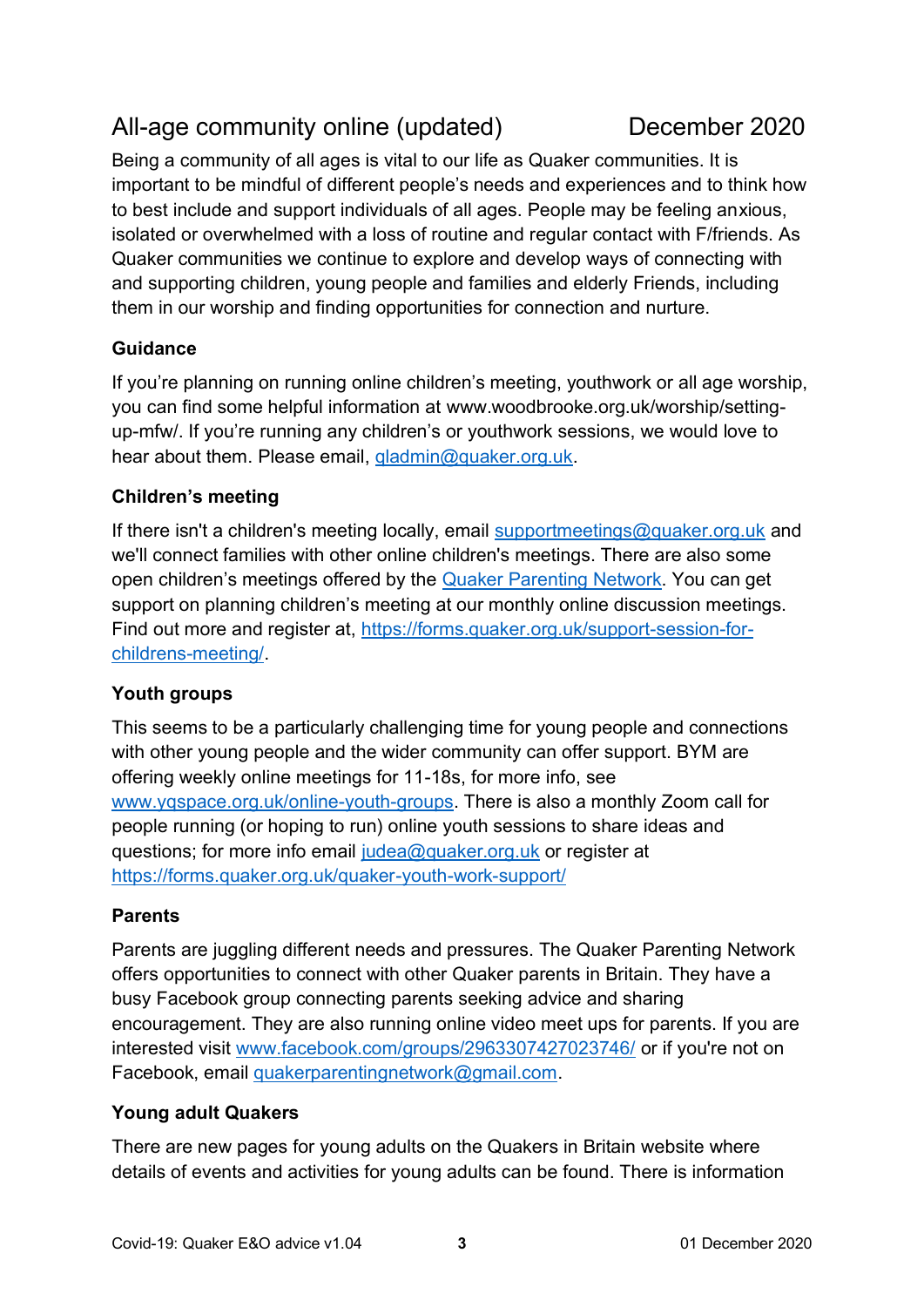about local Quaker groups and how to connect with some of the online worship opportunities.

Visit [www.quaker.org.uk/youngadults](http://www.quaker.org.uk/youngadults) to read more. Please tell all young adults in your local or area meeting about these new webpages.

### **Inclusion**

Some people are not able to engage with online meetings (through lack of access to, or confidence with technology) and we should be mindful of how to include people. It is possible to join zoom meetings by telephone – for more info, see the [guide to](https://www.woodbrooke.org.uk/worship/setting-up-mfw/)  [online worship and meetings on W](https://www.woodbrooke.org.uk/worship/setting-up-mfw/)oodbrooke's setting up online worship webpage.

# <span id="page-3-0"></span>Spiritual nurture and learning (updated) December 2020

Ensuring that Friends have opportunities to broaden and deepen their experience, knowledge and understanding is part of the role of elders [\(Quaker faith &](https://qfp.quaker.org.uk/passage/12-12/) practice [12.12 a, h, k\).](https://qfp.quaker.org.uk/passage/12-12/)

A range of opportunities are possible at present, and some people would welcome things to do. Always consider how these could include friends of all ages; see information about keeping everyone safe elsewhere in this document.

- [Quakers in Britain Events Page](https://www.quaker.org.uk/events) (add your event here too if you would like a wider audience!)
- In Woodbrooke's learning quide. There are online workshops for Quaker meetings, as well as the usual online learning on a wide range of topics.
- Be a Quaker tourist! [Visit the FWCC pages to see where Quakers are in the](http://www.fwcc.directory/)  [world](http://www.fwcc.directory/) and see what is on offer. Remember the time differences!
- Be a spiritual tourist. See what other faiths and church denominations are doing. Start with the *Inter Faith Network* or *Churches Together in Britain and* [Ireland.](https://ctbi.org.uk/)
- Some groups are holding events and activities; encourage them to use the [Quakers in Britain Events Page.](https://www.quaker.org.uk/events)

Some things you could set up yourselves include:

- Hold online conversation groups on topics of interest
- Hold an open craft or activity session. One local meeting has an open zoom room one day a week from 10-4. Friends get on with their own craft activities, and chat informally. Some are present for most of the day, others pop in and out. Crafts could optionally be themed, such as on the NHS rainbow, or in preparation for social action.
- Set up an epilogue (have it at any time of day!) 15 minutes of quiet with prepared ministry, and a short time to reflect and chat afterwards.
- Hold online study groups. Choose your own topic, or explore:
	- o [Reading Quaker faith &](https://together.woodbrooke.org.uk/resource.php?r=Q1) practice series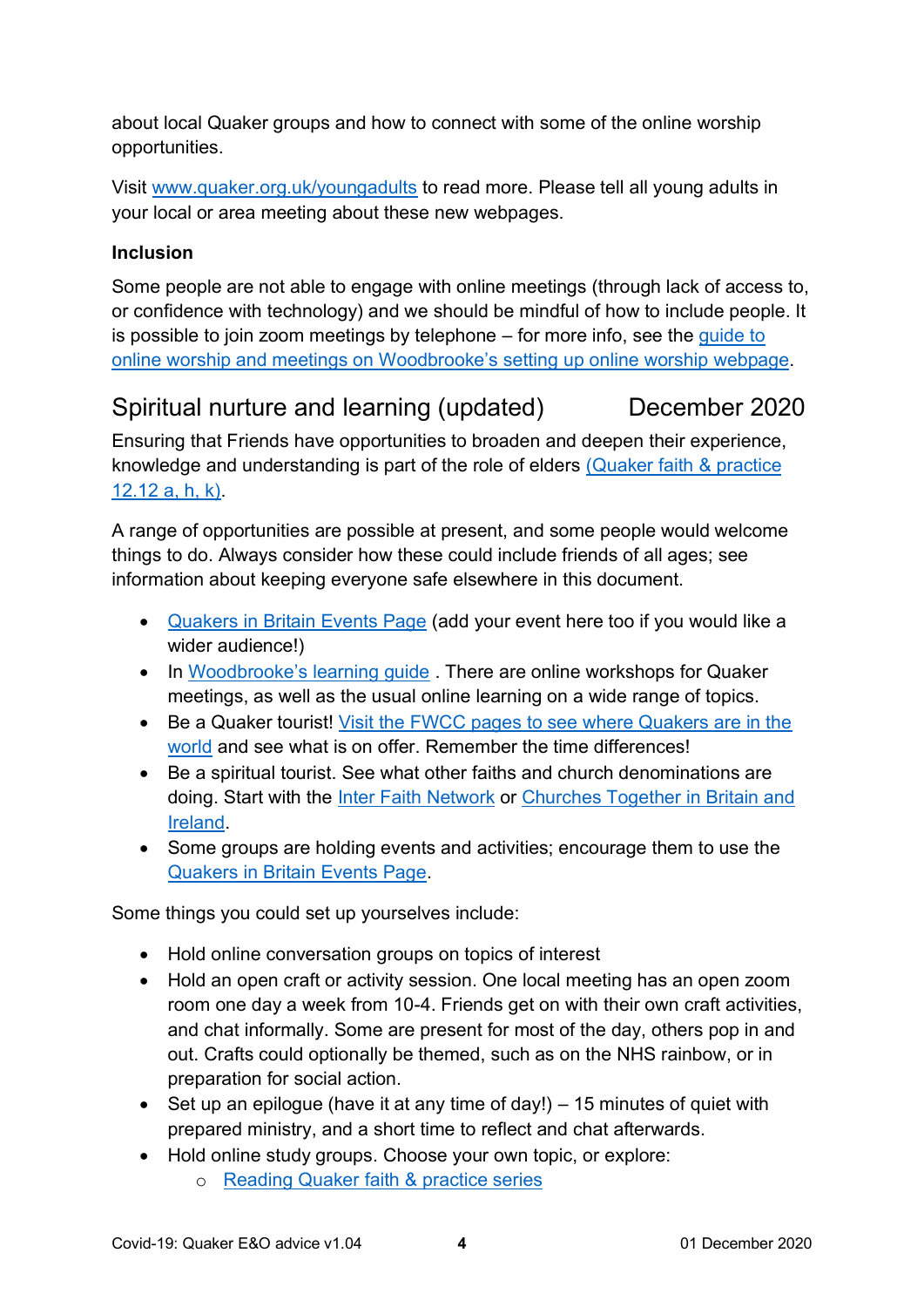- o [Being Friends Together](https://together.woodbrooke.org.uk/welcome.php) offers Quaker meetings an extensive library of learning resources to fuel their ongoing development as vibrant communities of faithful people
- o *[Journeys in the Spirit](https://together.woodbrooke.org.uk/resources.php)* offers resources and ideas to Quakers engaging with children and young people. The ideas, topics and activities are often great for friends of all ages!

Include Friends without technology by setting up a spiritual sharing by post. Write or create something and post it on round a circle of Friends.

# <span id="page-4-0"></span>Pastoral care (updated) December 2020

It is important to stay in touch with each other and share how we are feeling. Many Friends are looking at how they will remain a community during this time. How does spiritual nurture and pastoral care flourish in your meeting? How often are roleholders and others in the community in with each other? You may need to be in contact more often that you usually would be if face-to-face is not possible.

Is a 'telephone circle', where everyone is responsible for contacting one or more Friends daily or weekly, feasible? In times of stress, those in nominated roles may feel that the whole responsibility falls on a few people. We must remember, though, that we are a community of equals and we all share in all the responsibilities. Whether you have been appointed to a specific role or not, don't wear yourself out or feel it is all down to you – or that you are powerless or unable to help. We can all do our part and at the same time enable others to contribute.

It is important to hold in mind those Friends who may are excluded because of worshipping and communicating digitally instead of in person.

- How can we help these Friends remain included?
- How can we learn from this so that as the restrictions change we can continue to include and encourage those who might have found it easier to engage with us digitally?

See *[Appendix II](#page-13-0)* to see how one meeting adapted their pastoral care as they became a virtual community.

# <span id="page-4-1"></span>Grants July 2020

This outbreak is having a serious effect on some household incomes. It may be that in your Quaker community there are people whose circumstances have changed. There are a range of grants and funding available through the yearly meeting that can be explored to help Friends in these challenging times.

Possible options are: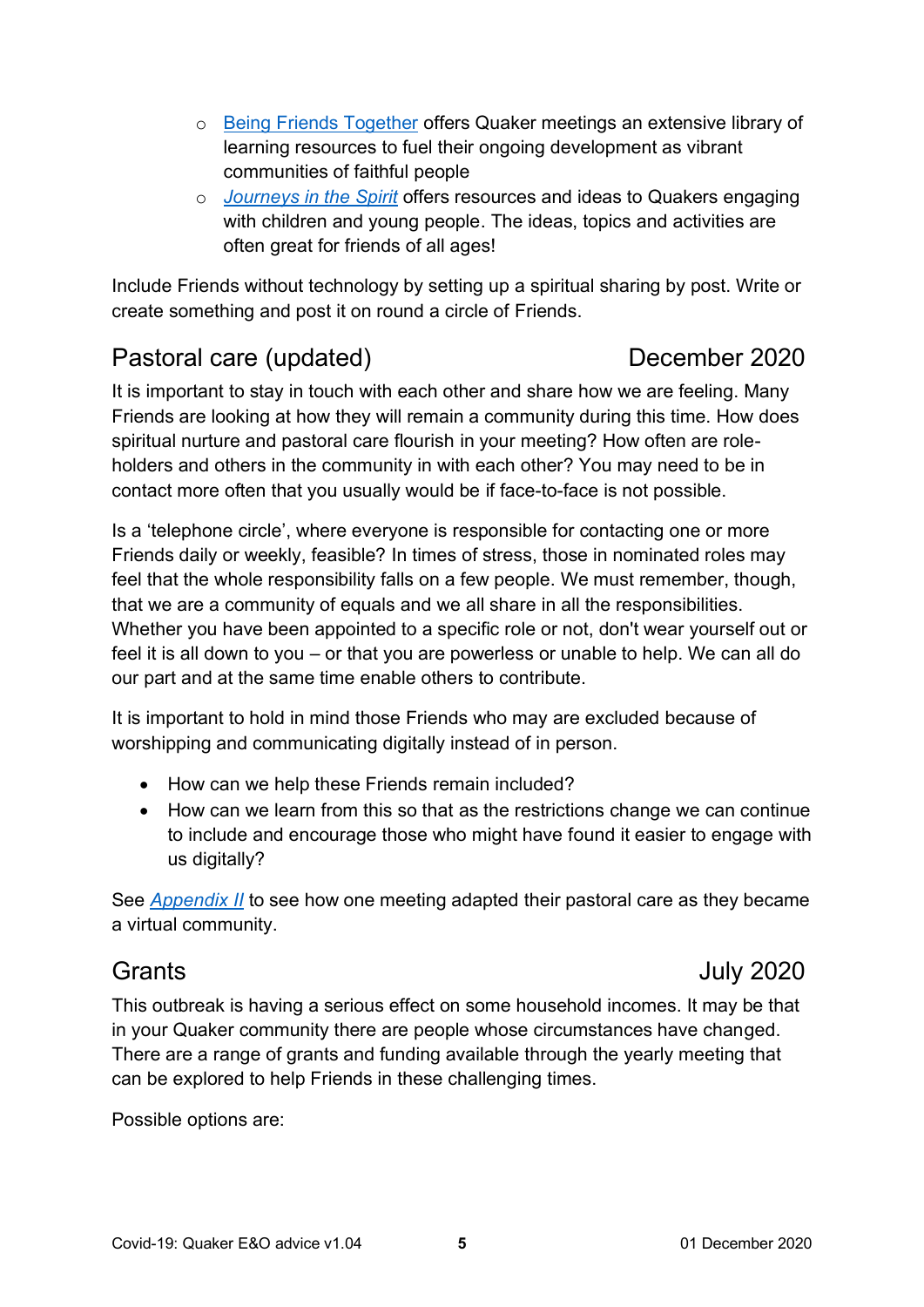- Overseers relief grants: This is a national grant scheme that can be applied for by overseers locally. Ask your local overseer to contact [grants@quaker.org.uk](mailto:grants@quaker.org.uk) for an application form.
- Hope grants: These grants are for Quakers who are unemployed or unable to make a living wage [www.quaker.org.uk/our-work/grant-making/hope](http://www.quaker.org.uk/our-work/grant-making/hope)
- Young Adult Friend (YAF) financial relief grant: To improve the quality of life for young adult Friends (aged 18-35) who have impaired quality of life due to low income [www.quaker.org.uk/yaf-relief-grant.](http://www.quaker.org.uk/yaf-relief-grant)

Information is available about all of these and the other grants we offer on the Quaker website [www.quaker.org.uk/grants.](http://www.quaker.org.uk/grants) You can contact Ann Pfeiffer, BYM's Grants Officer, to ask for guidance: [grants@quaker.org.uk.](mailto:grants@quaker.org.uk)

Local and area meetings may have funds available to help in hard times. Friends with pastoral responsibility might enquire with their meeting treasurer to find out what is available locally. Think carefully about how to let people know what is available and how to access it. Even in hard times it is difficult to ask for money and there may be ways to help those in need feel they can be supported in this way. Area meeting may be able to offer support if local Quaker communities do not have funds available. Continue to keep records of grants made in the way that you do at present.

# <span id="page-5-0"></span>Safeguarding (updated) December 2020

We need to be aware of our responsibilities to safeguarding members of our communities. It is important that Quaker relationships are safe and follow the guidelines within Area Meeting safeguarding policy and procedures. It may be useful to revisit policies and re-familiarise ourselves with their content, and consider how it applies to meeting online.

To ensure that safe practice is followed your meeting will need to consider:

- **Online safety:** using the technology that we are connecting with carefully.
- **Supervision:** ensuring that users under the age of 18 are adequately supervised and supported. See sections on safeguarding in [BYM and](https://www.woodbrooke.org.uk/wp-content/uploads/2020/10/A-Quakers-guide-to-online-worship-and-meetings-21-08-2020-v5-2B.pdf)  Woodbrooke's [online worship guidance](https://www.woodbrooke.org.uk/wp-content/uploads/2020/10/A-Quakers-guide-to-online-worship-and-meetings-21-08-2020-v5-2B.pdf) for clear information.
- **Good practice:** adhering to safeguarding procedures during online activity.
- **Data management:** access to individuals' data is carefully managed and by responsible individuals.
- **Guidance:** clear guidance is provided, and is understood, in use of online tools to facilitate meetings and events. All users are reminded of the need to practice care during and disconnecting after using online facilities.
- **Observation/ duty of care:** continue to be vigilant to and respond to any concerns that arise. Although we are not physically present with each other,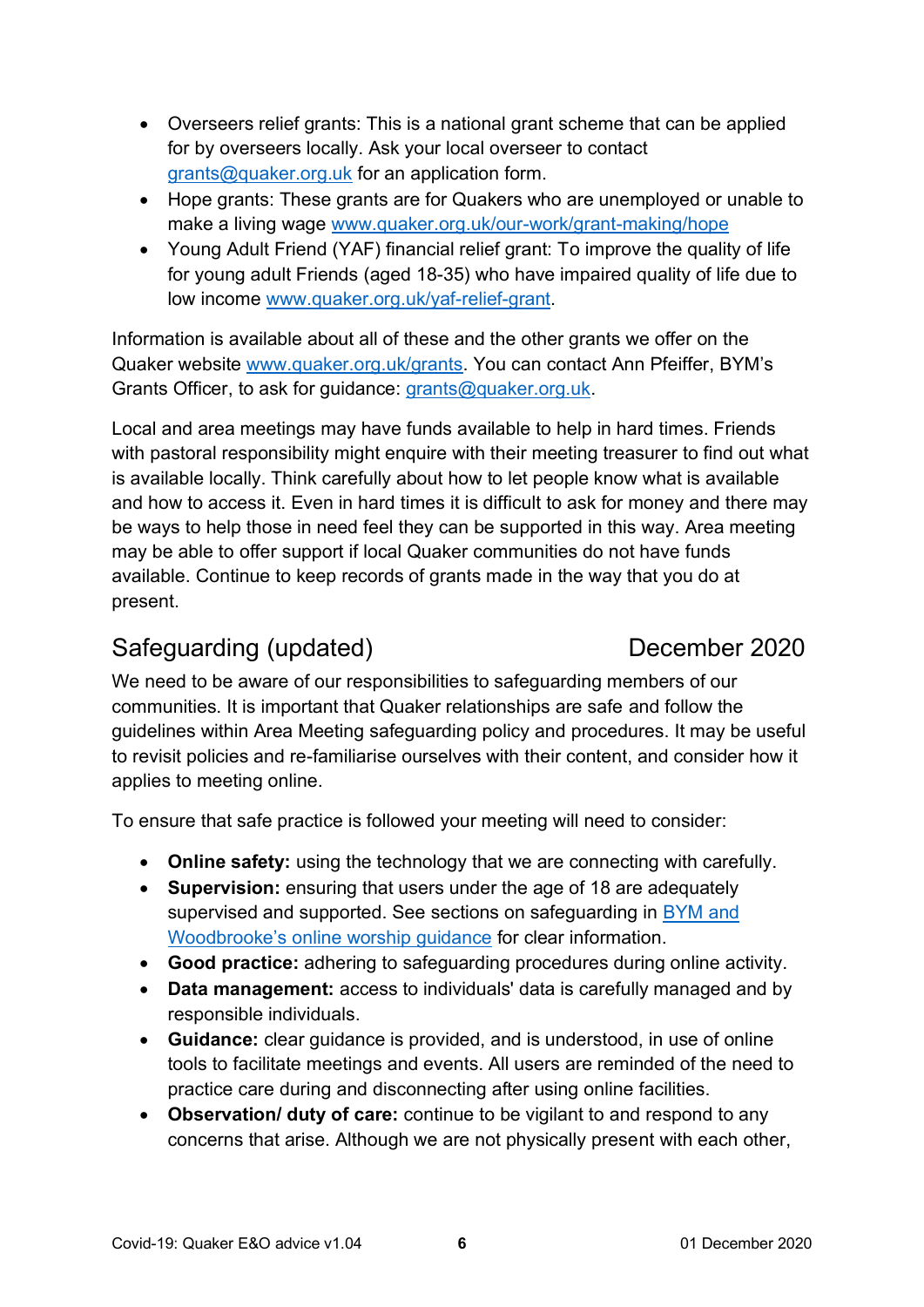abuse can still take place. Some relationships may start to be more on a oneto-one basis, which could open up to different kinds of abuse.

We have compiled new model safeguarding documents for AMs that will cover all these areas and more; this new framework is due to be published by the end of the year. In the meantime:

For safeguarding advice and guidance contact: [safe@quaker.org.uk,](mailto:safe@quaker.org.uk) 020 7663 1103.

# <span id="page-6-0"></span>Funerals and other gatherings (updated) December 2020

See [www.quaker.org.uk/funerals](http://www.quaker.org.uk/funerals) for more detailed information.

Funerals may be held in Quaker Meeting houses, with appropriate measures in place. Please check the local restrictions in your part of Britain. However, as Quakers, we have a tradition of holding memorial meetings at a later date, and this may be a better way forward at the moment.

Guidance about arrangements for funerals varies in different UK administrative areas. Links to the relevant guidance are on the [Quaker funerals webpage.](http://www.quaker.org.uk/funerals) Also check information from your local authority. It may have information which relates to local circumstances.

Please read the guidance carefully before planning. It may be sensible to consult with insurers, funeral directors or legal advisers.

The responsibility for allowing a funeral to take place lies with the group with legal responsibility for the building. This would normally be the trustees of area meeting or London Quaker Property Trust.

Guidance from the relevant government should be read in detail on issues. See links below:

- [Funerals in England](https://www.gov.uk/government/publications/covid-19-guidance-for-managing-a-funeral-during-the-coronavirus-pandemic)
- [Funerals in Scotland](https://www.gov.scot/publications/coronavirus-covid-19-guidance-for-funeral-services/)
- [Funerals in Wales](https://gov.wales/advice-bereaved-coronavirus-covid-19)

Funerals may also be held at a crematorium or at a graveside. Funerals may therefore be held at a graveside in a Quaker burial ground. A Quaker funeral could also be held at a graveside in another burial ground, such as a natural burial ground. All government guidance on attendance and social distancing must be followed.

Memorial meetings can be held at any time after a death. You could hold one online or wait until we are able to meet in person. A later date often allows the rawness of death to have passed allowing a celebration of an individual's life to take place at a memorial meeting.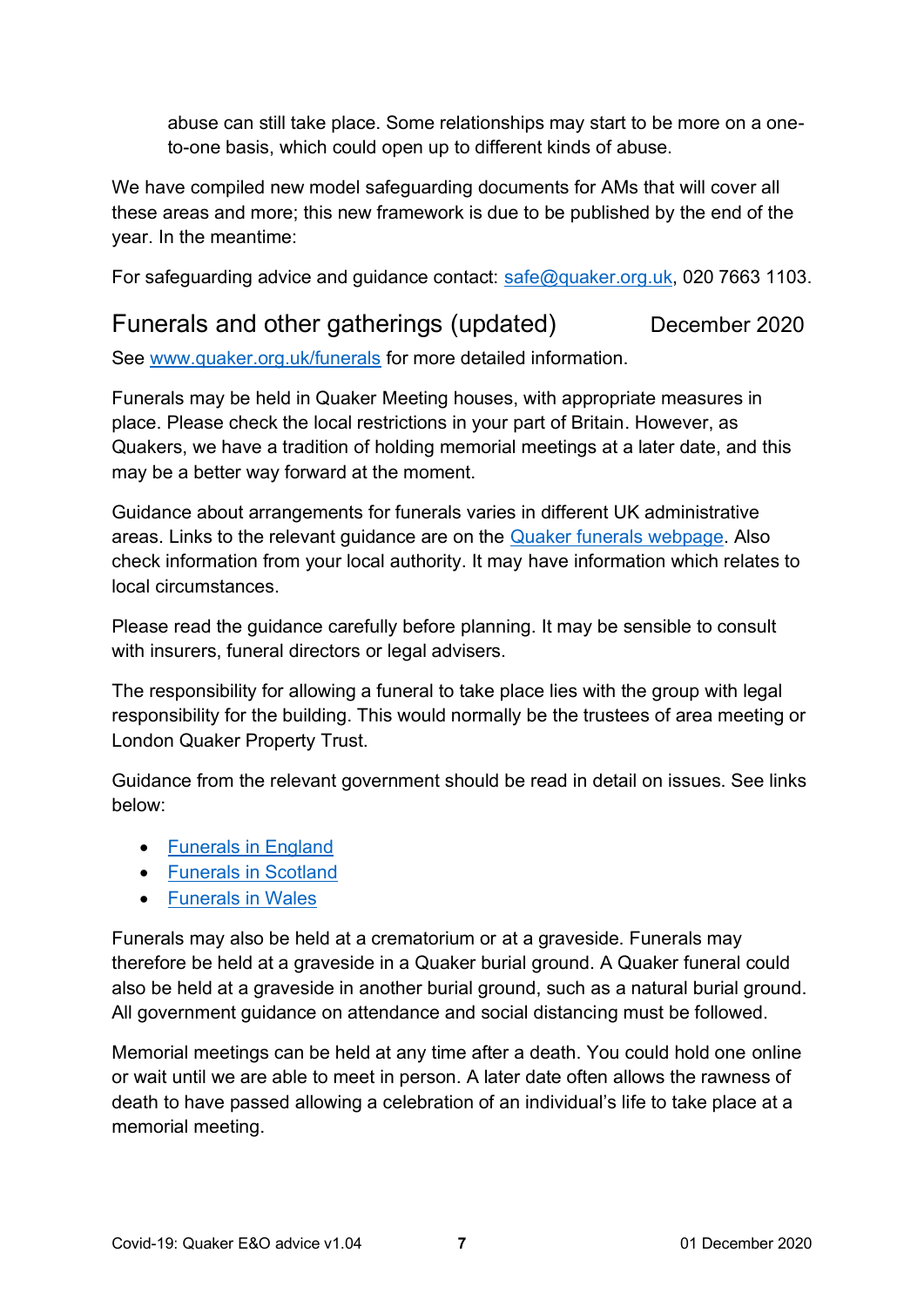It may be helpful to have online spaces before, during, or after a funeral to come together as community, and to support bereaved family and friends. These can be as formal or informal as you like. You can find some ideas on our [virtual funerals](https://www.quaker.org.uk/blog/virtual-funerals) blog.

Practical guidance on arranging and holding funerals is available from the National Association of Funeral Directors, [https://nafd.org.uk/funeral-advice/.](https://nafd.org.uk/funeral-advice/)

Thoughts about practicalities and support can be found as part of [Quaker Social](https://quakersocialaction.org.uk/we-can-help/helping-funerals/down-earth/information-and-guidance/coronavirus-organising-meaningful)  [Action's "Down to Earth" programme](https://quakersocialaction.org.uk/we-can-help/helping-funerals/down-earth/information-and-guidance/coronavirus-organising-meaningful).

# **Caring for the bereaved**

At this time supporting bereaved Friends will be a real challenge and one that meetings will need to consider carefully. Bearing in mind that not everyone's needs are the same, think about the following:

- How can you make an opportunity to listen to what the needs of anyone bereaved are?
- Can your Quaker community offer care and support to a person or people who you will not be in contact with face-to-face? If there is more than one person in the affected household, can you offer them support which is tailored to their individual needs?
- Can you arrange a daily or regular call or conversation with someone in your eldership and oversight group?
- Can you arrange daily worship in a small group?
- In what way can you be alongside anyone bereaved?
- Is there someone who can offer some practical support such as liaising with the funeral director?
- Could someone prepare food and arrange for it to be left in a suitable place outside or near their home?

# **Helping your Quaker community to prepare for your funeral**

This is a time that we all need to help support those Friends who have responsibility for conducting funerals. It is important that Friends with eldership and oversight responsibility have conversations with Friends about their wishes. It is particularly important now in case arrangements need to be made by a person not known to an individual who has died or their family. We have a helpful form to help aid these conversations.

• Funeral wishes form: [www.quaker.org.uk/documents/funeral-wishes07-2018](http://www.quaker.org.uk/documents/funeral-wishes07-2018)

# <span id="page-7-0"></span>Weddings (updated) December 2020

You must check your local guidance to find out if a wedding can be held in your part of Britain. The guidance below links to a government website for each of the three main nations of Britain.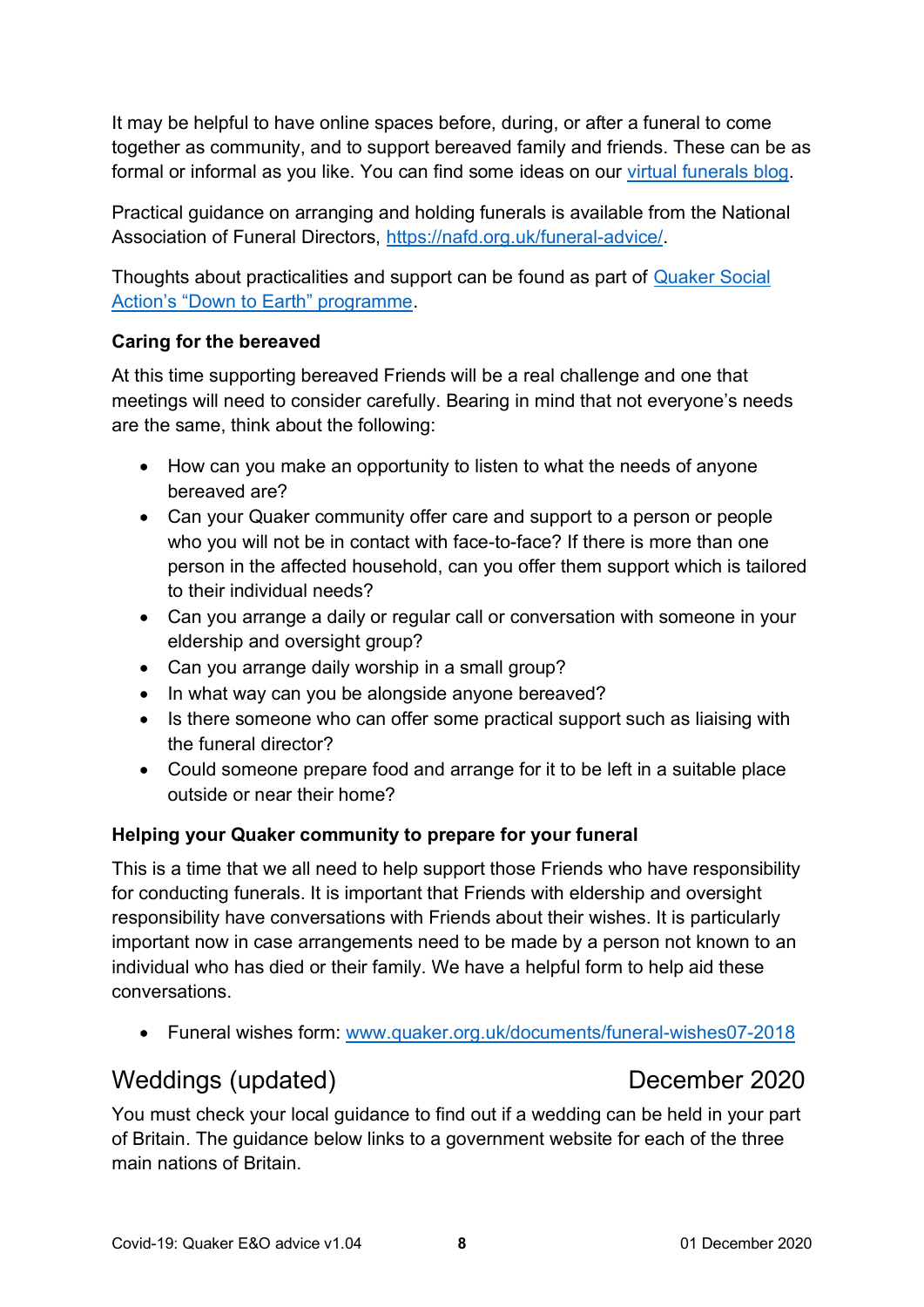- [Weddings in England](https://www.gov.uk/government/publications/covid-19-guidance-for-small-marriages-and-civil-partnerships)
- [Weddings in Scotland](https://www.mygov.scot/getting-married/)
- [Weddings in Wales](https://gov.wales/guidance-marriages-and-civil-partnerships-coronavirus-html)

# <span id="page-8-0"></span>Membership visits (updated) December 2020

When Quakers apply to become a member of the Religious Society of Friends they are often 'visited' by Friends from the area meeting that they are applying to. Physical visits may not be possible or advisable at present and some communities are holding membership visits online instead of face-to-face.

See Chapter 11 of Quaker faith & practice for guidance, [https://qfp.quaker.org.uk/chapter/11/.](https://qfp.quaker.org.uk/chapter/11/)

The following suggestions have been prepared to help area Quaker meetings consider how to approach membership visits which are not possible in person.

# **How well is the applicant known to the local or area meeting?**

If someone is well known to the meeting it may feel straightforward to go ahead with a membership visit, online or by telephone. The 'visitors' may feel able to ask questions that elicit responses that help them to discern whether the applicant can be welcomed into membership.

Might a longer period of discernment be needed for someone less known to the community? Might a period of accompaniment be suitable with one or two Friends during a visiting process allow for deeper discernment when limited by virtual presence?

*Membership does not require great moral or spiritual achievement, but it does require a sincerity of purpose and a commitment to Quaker values and practices. Membership is a spiritual discipline, a commitment to the well-being of one's spiritual home and not simply appearance on a membership roll. The simple process of becoming a member is part of the spiritual journey: part of the seeking that is so integral to our religious heritage. The process of becoming a member is not only about seeking but also about finding.*

# [Qf&p 11.01 \(part\)](https://qfp.quaker.org.uk/passage/11-01/)

If the applicant is only known to the area meeting through electronic communication such as social media or online worship it may be difficult to discern their suitability for membership. The applicant may be invited to join other activities such as online discussions, social gatherings or a Home Group to deepen their experience.

The area meeting in session will need to think about how it might handle the rejection or postponement of an application. And how that applicant can be supported if this were to happen. What feedback might be given to the applicant and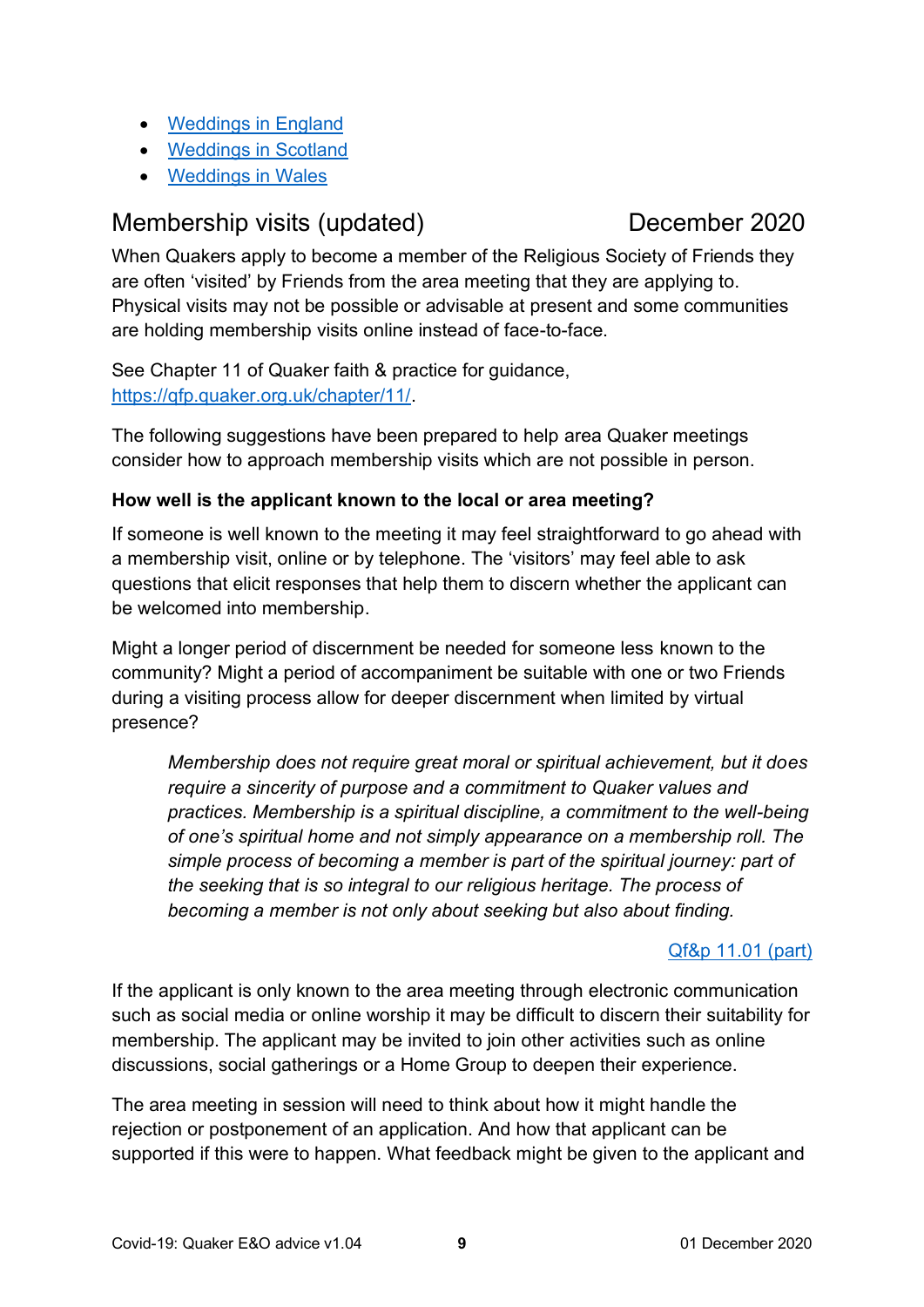how? What support or oversight might they be offered to address the concerns that the area meeting has with their application?

# <span id="page-9-0"></span>Support for Quaker chaplains (updated) December 2020

During Covid-19 many chaplains are involved much more intensively especially in prisons and hospitals, where they give this support face-to-face, online or via telephone. University chaplains continue to hold online spiritual and creative sessions for both staff and students.

Quaker chaplains, those known to us, have started sharing their experiences and ideas, encouraging one another, via an e-group. Friends interested in getting involved in chaplaincy should look at [www.quaker.org.uk/chaplaincy.](http://www.quaker.org.uk/chaplaincy)

See also our blog, [what Quaker prison chaplains are doing during Covid-19.](https://www.quaker.org.uk/blog/locked-up-in-lockdown-the-quaker-prison-chaplains-reaching-out) Training and conferences are moving online, further [details of courses and events](http://www.quaker.org.uk/quake) will be [posted via Quake!](http://www.quaker.org.uk/quake)

# <span id="page-9-1"></span>Hospital visiting as a temporary chaplain (updated) December 2020

Meetings might be approached by hospital chaplaincy teams to provide a 'visiting chaplain' to a team where no Quaker chaplain is available. This is permitted within the hospital visiting guidance (usually set locally by each Trust) as visitors would be considered part of the hospital's chaplaincy team.

If your meeting is approached there are a few things that you may wish to consider the following:

- Whether as a local or area meeting you decide that you are willing to provide this service and feel confident that it is safe to do so.
- How the person carrying it out can be supported by the meeting spiritually and pastorally in the role they are taking on.
- Is there someone who can do it? Are they from a low-risk category? How will you appoint them to the role? Will volunteering be considered?
- The assumption is made that responsibility for the individual will lie with the hospital chaplaincy team. This should be checked in advance. If responsibility is not with the hospital the visit should not take place.
- How can you support the person carrying out the visit? What can/ can't they take with them? Find out whether there is a tablet or other device that [Quaker](https://qfp.quaker.org.uk/)  faith & [practice](https://qfp.quaker.org.uk/) could be brought up on as you may not be able to take a copy in? How will a de-brief with someone take place afterwards? (chaplaincy onsite, Quaker afterwards, support through the Quaker chaplaincy network)? Are there people upholding before, during and afterwards?
- Checking the stay-at-home guidance from the relevant government authorities.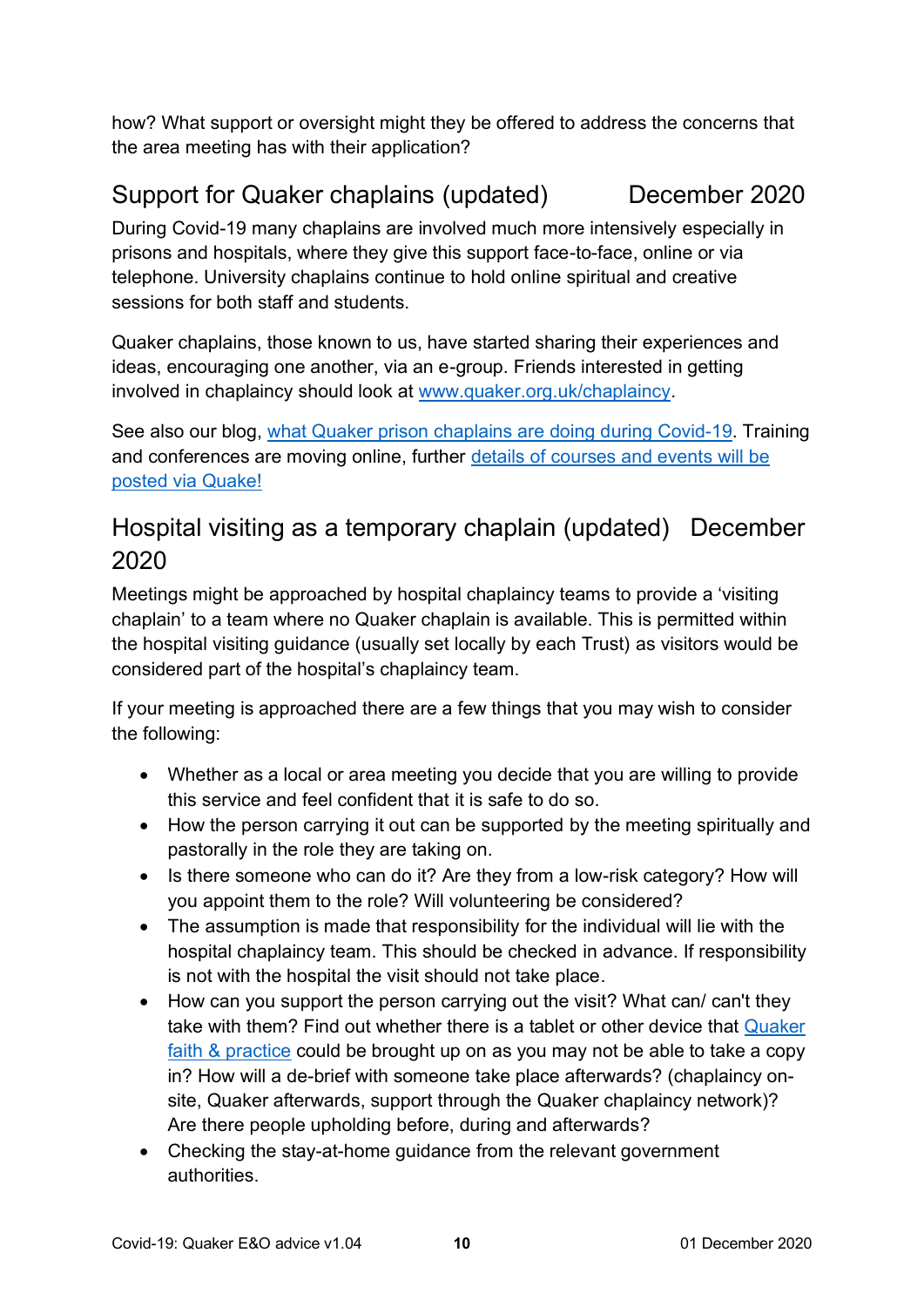This advice is based upon being invited to join a chaplaincy team on a temporary basis and not just wishing to make a visit to a f/Friend in hospital. To find out about personal visiting you will need to look up the visiting restriction of the hospital you wish to visit.

# <span id="page-10-0"></span>Mental and physical health May 2020

Look at the mental health webpage, [www.quaker.org.uk/mentalhealth.](http://www.quaker.org.uk/mentalhealth) It includes a section about mental health in Quaker faith & practice. In these difficult times Friends will find comfort in the passages that are linked within that section.

Mental Health First Aid England has advice and guidance for coping in its *Every Mind Matters* section:

• <https://mhfaengland.org/every-mind-matters/>

The charity Mind have put together some guidance about how to support yourself at this difficult time which can be found at the link below:

• [www.mind.org.uk/information-support/coronavirus-and-your-wellbeing](http://www.mind.org.uk/information-support/coronavirus-and-your-wellbeing)

It may be helpful to share all this information with Friends in your Quaker community.

See also *Appendix II*, caring for yourself.

*Quaker Life and Woodbrooke, 01 December 2020*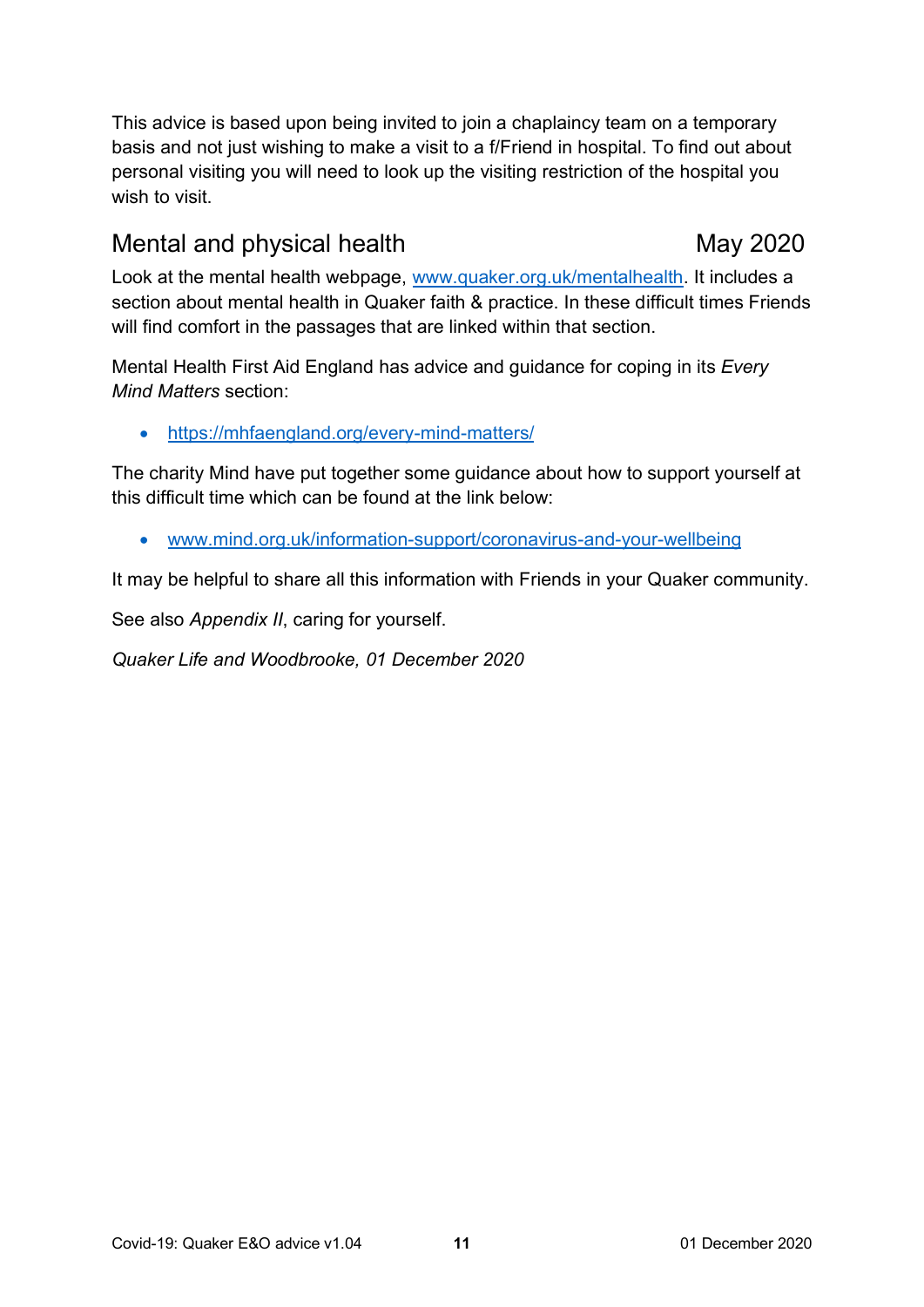# <span id="page-11-0"></span>Appendix I: Zoom fatigue (new) December 2020

# Ideas for thinking about Zoom overload or screen fatigue

*A personal reflection from Helen Oldridge, Local Development Worker in Wales* Much of life already happens online. As my children can demonstrate, they happily spend hours a day on a screen. This might be chatting to friends, passively watching entertainment, actively participating in games, and in recent months carrying out their schoolwork. The corona crisis has accelerated our journey as Quakers towards using Zoom and other similar methods for committee meetings, online learning and Meetings for Worship. What started as a desirable way to reduce our carbon footprint and the time and energy needed for travelling has started to feel like overload as we sit at home zooming for work, socialising, hobbies, and engaging in our spiritual practices. The experience of meeting online can feel draining and exhausting, but it doesn't have to be this way!

The day I spent 6½ hours on a webinar and became incredibly achy and stiff was when I decided to give myself permission to try doing it a bit differently.

### **Finding ways to keep moving**

- Switch position from time to time. If you are using a mobile device you can move to different rooms (it is best to switch off your camera while on the move). With a PC swap chairs, rearrange cushions.
- Take breaks and use the time to stretch and walk around.
- If there aren't any breaks, or they are too far apart, turn off your video and move around nearby while still listening. It is normally helpful for people to be able to see you, but just for part of the time is normally fine. Adding a photo to your profile means people can still see an image of you.
- If it is not necessary to be seen, could you make the call in the "old-fashioned" way on a phone instead so that you can walk around during more of the call? If using a landline, try the speaker phone facility if you have one so you don't have to stay sitting so close to the phone.
- Schedule a walk or exercise session before and/ or after the meeting.
- Spread video calls throughout the day with other activities in between rather than trying to get them all done in one go.

### **Reducing eye strain and headaches**

Learning any new skill can be difficult. One of the reasons for the extra strain is that we may have to concentrate harder than usual to pick up body language, work out when it's our turn to speak, and listen carefully if the sound quality isn't very good. And that's on top of using the technical functions available such as muting and unmuting your microphone. Some people find it hard to feel connected to others when it is via a small black window instead of face to face. Here are a few suggestions for how to feel more "present":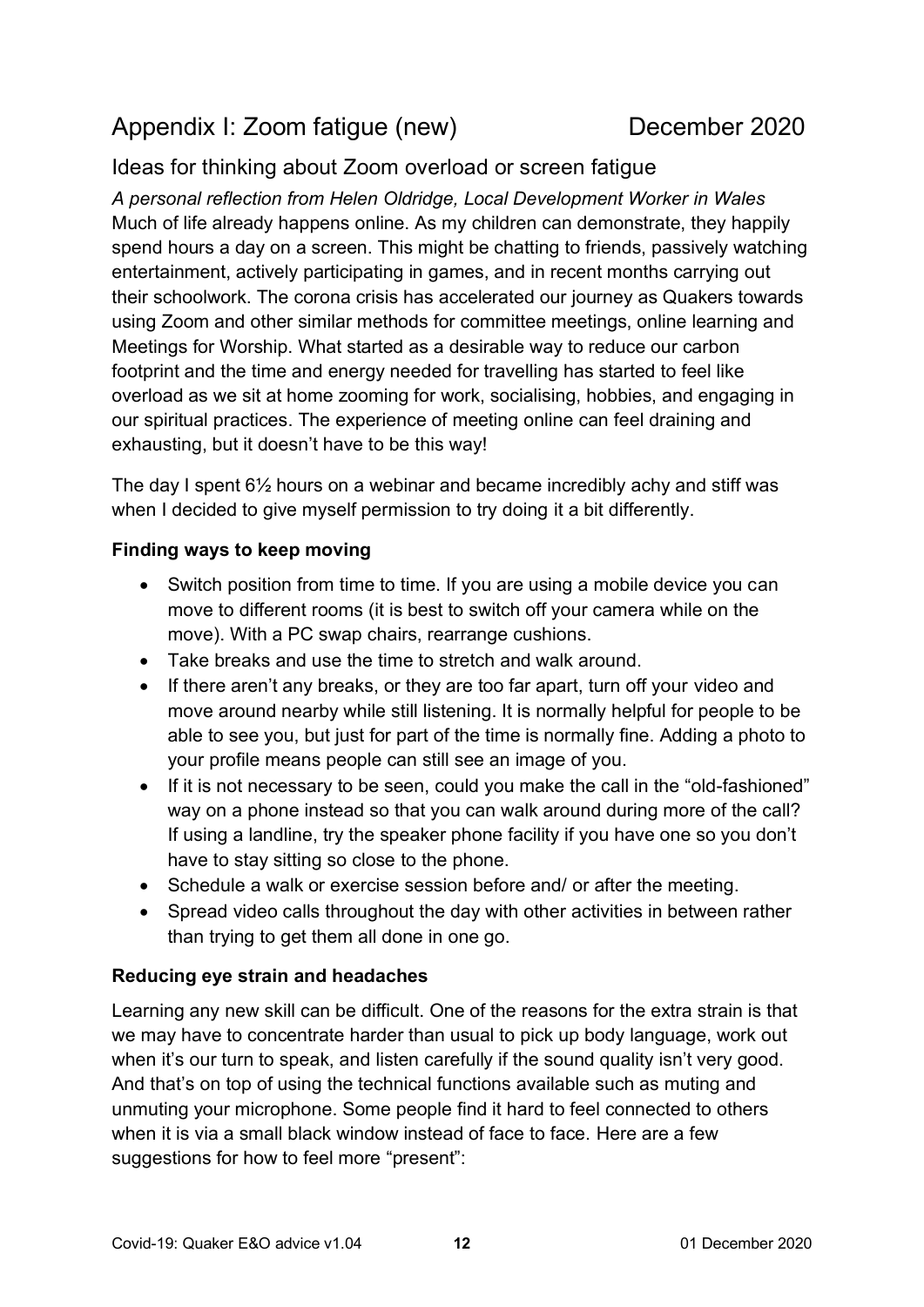- Arrive early with plenty of time to check you have the right link, that your microphone and camera are working properly, and that you have your preferred view (gallery view to see lots of people at one, or speaker view to focus on the person who is speaking).
- Think about preparing the space. Think about your outer space are you surrounded by a messy desk and piles of laundry or a clear space with perhaps a beautiful picture in the background? Are you wearing the clothes you might wear if you were meeting up in person? And think about your inner space – are you coming with heart and mind prepared? Did you do something calming beforehand? Can you set apart this time and not bring distractions with you?
- Physical objects might help to make the "virtual" experience more real. For example a copy of Quaker faith & practice and a real vase of flowers rather than just a picture on the screen. A prayer shawl, some pebbles or a candle. Although as Quakers we tend to avoid ritual – especially celebrating communion, special dates, and using candles, this is partly so that we don't become attached to the ritual as if it was sacred in its own right. However, we might be inspired by other traditions on occasion. The underlying reason for shaking hands to mark the end of the meeting is also an opportunity to connect with each other. So when Meeting on line we might look for other ways of connecting, and sharing an object or a story might help.
- In order to be able to stay present, set a limit. If you have a lot of calls scheduled for the same day, could some go ahead without you? Could others be done another day? I find three is a sensible amount.

### **Practice and familiarity**

As you become more familiar with using zoom, you may find that the concentration you need eases and it becomes more natural. When the technology is working well, I often forget I have not been in the same room as the person I have been talking to. Sometimes it just won't work, and this can be extremely frustrating. But when it's beyond our control, we may as well make the most of the opportunity to go and do something else we enjoy instead and maybe try again later. Be patient and forgiving with yourself and each other as we step into the unknown and explore ways to use this technology together.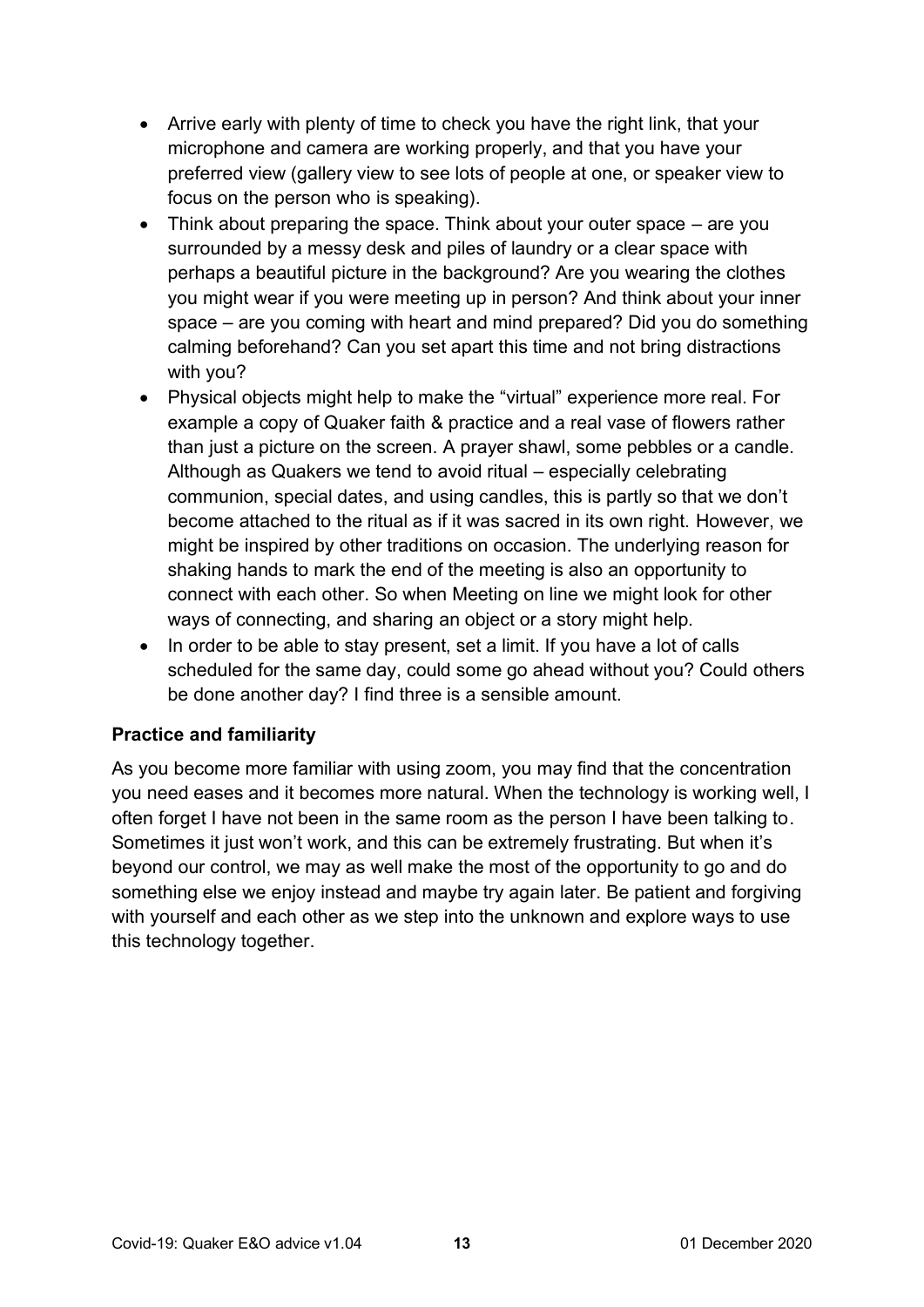# <span id="page-13-0"></span>Appendix II: Ways of organising pastoral care March 2020

Meetings may already have arrangements in place for keeping in contact and you may find that these meet current needs. Meetings who are operating circles, loops, looplets and others may not need or choose to change the way they are working. Bear in mind that some people have extra or particular needs under the current circumstances.

*Are your current communications systems working? How might you find out other people's current needs?*

This is an example that one community is using to keep in touch and support each other during the coronavirus outbreak. It is framed as a pair of communications to Friends within the community and explains the use. It can be used in its entirety or adapted to suit your meeting's needs.

Download this document in Word DOCX format at:

• [www.quaker.org.uk/documents/tips-for-eldership-and-overisght-ways-of](http://www.quaker.org.uk/documents/tips-for-eldership-and-overisght-ways-of-organising-pastoral-care)[organising-pastoral-care.](http://www.quaker.org.uk/documents/tips-for-eldership-and-overisght-ways-of-organising-pastoral-care)

Letter number 1 *Edit as appropriate*

### *Remove this text*

Dear Friends,

Our oversight and pastoral care group has been thinking about how best Friends in our community can support one another during the coronavirus outbreak. We intend to organise a set of temporary 'Pods' around our locality (local/area/other Quaker community) based on geographical areas. Each Pod will last for the duration of the outbreak. The purpose of the Pods will be to help one another in both practical, spiritual and social ways and we think this can best be done in local areas. The size of each Pod will be dependant on how many Friends live in a particular area.

### **What will the Pods do?**

Each Pod will organise itself and decide how it would like to run. Some suggestions are:

- Check on each other should circumstances change
- Do shopping for Friends who are self-isolating and leave it at their door
- Have a 'WhatsApp' or 'Facebook' group to share local information
- Have a 'Zoom' or 'Skype' coffee morning
- Send jokes, cartoons, helpful passages from [Quaker faith & practice](https://qfp.quaker.org.uk/) etc to one another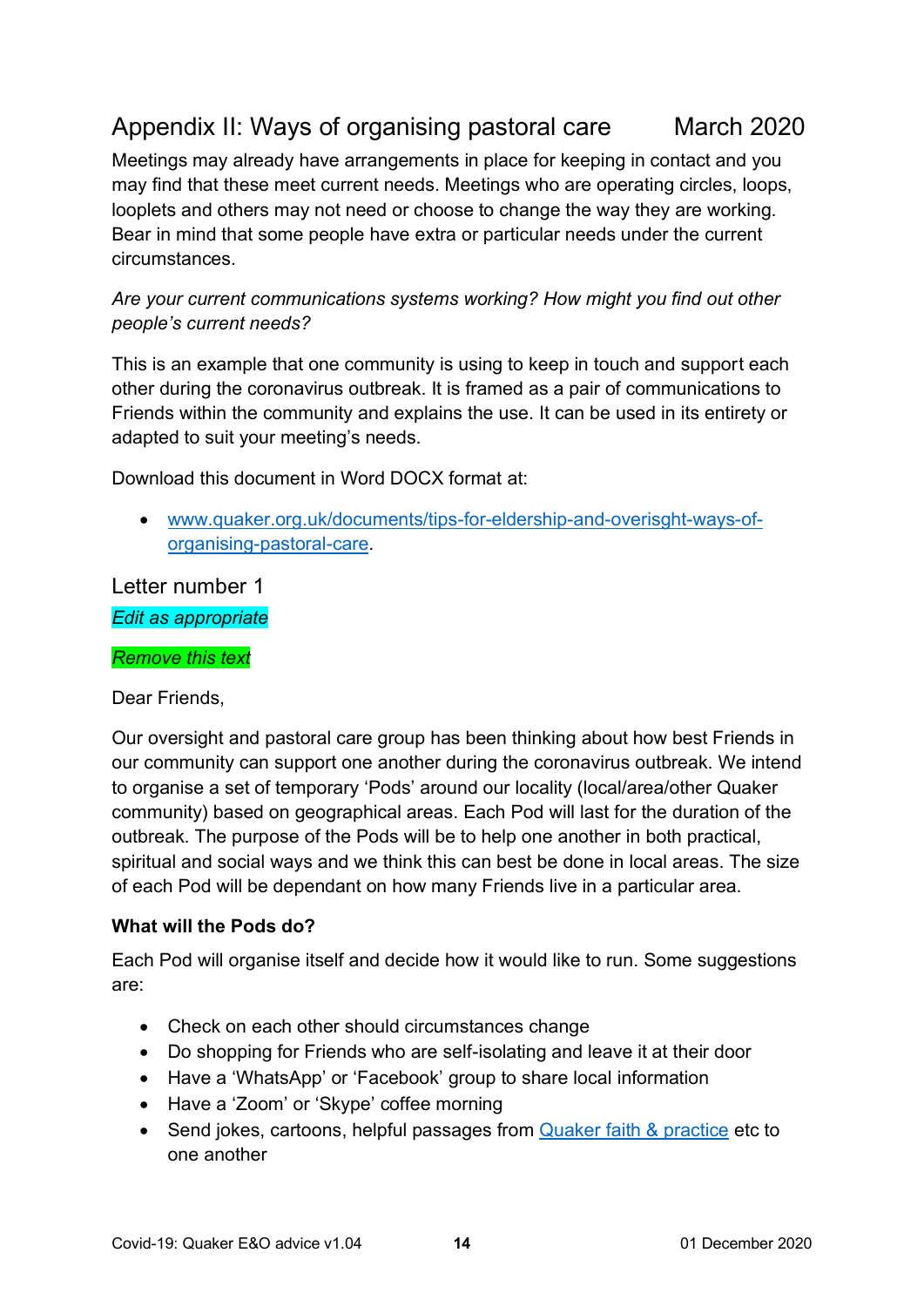### **Why the name 'Pods?**

The idea of a Pod is based on the behaviour of Dolphins and Porpoises. Dolphins in particular are very sociable and live in Pods of 5-20. These Pods are fluid, temporary groups with a common purpose e.g. nursing mothers, adolescents learning social skills etc. By co-operating and forming alliances, dolphins are able to influence their social environment.

The name is also appropriate because Dolphins communicate with whistles and 'clicking' sounds and we will be 'IT clicking' as a way of staying in touch.

# **Opting In**

We recognise that not all Friends will want to be part of a Pod. That said, we think there is some urgency to get these organised, so if you DO WANT to be in a Pod, please can you let us know within the next week and no later than **[INSERT DATE]** To opt in, let **[INSERT NAME]** know by email XXX or call **[INSERT NAME]** on XXX. We will then send your email address to others in your allocated Pod.

We also recognise that there will be some Friends in your Pod whom you may never have met. Our community is made up of Friends from **[INSERT DETAILS OF WHEN WORSHIP IS HELD EACH WEEK IN YOUR COMMUNITY]**, as well as those unable to attend Meetings for Worship, and we would encourage Friends to be in contact with those they do not already know.

### **Woodbrooke Online Worship**

Woodbrooke has regular online opportunities to worship during the week.

• [www.woodbrooke.org.uk/about/online-mfw/](http://www.woodbrooke.org.uk/about/online-mfw/)

In Friendship,

# **[INSERT NAMES OF FRIENDS WITH OVERSIGHT OR PASTORAL CARE RESPONSIBILITY]**

Letter number 2

# Dear **[INSERT NAMES OF PEOPLE IN THE POD]**,

Welcome to your Pod. We're sending out names and emails of those F/friends who wanted to opt in near your geographical area. You may not recognise all the names as people may attend differently from you, e.g. Sunday or mid-week meeting for worship, Bible Book group. Now is the time to get to know each other and what you want to get from and give each other. We envisage that you will find your own ways of supporting each other practically, spiritually and socially at this unprecedented time.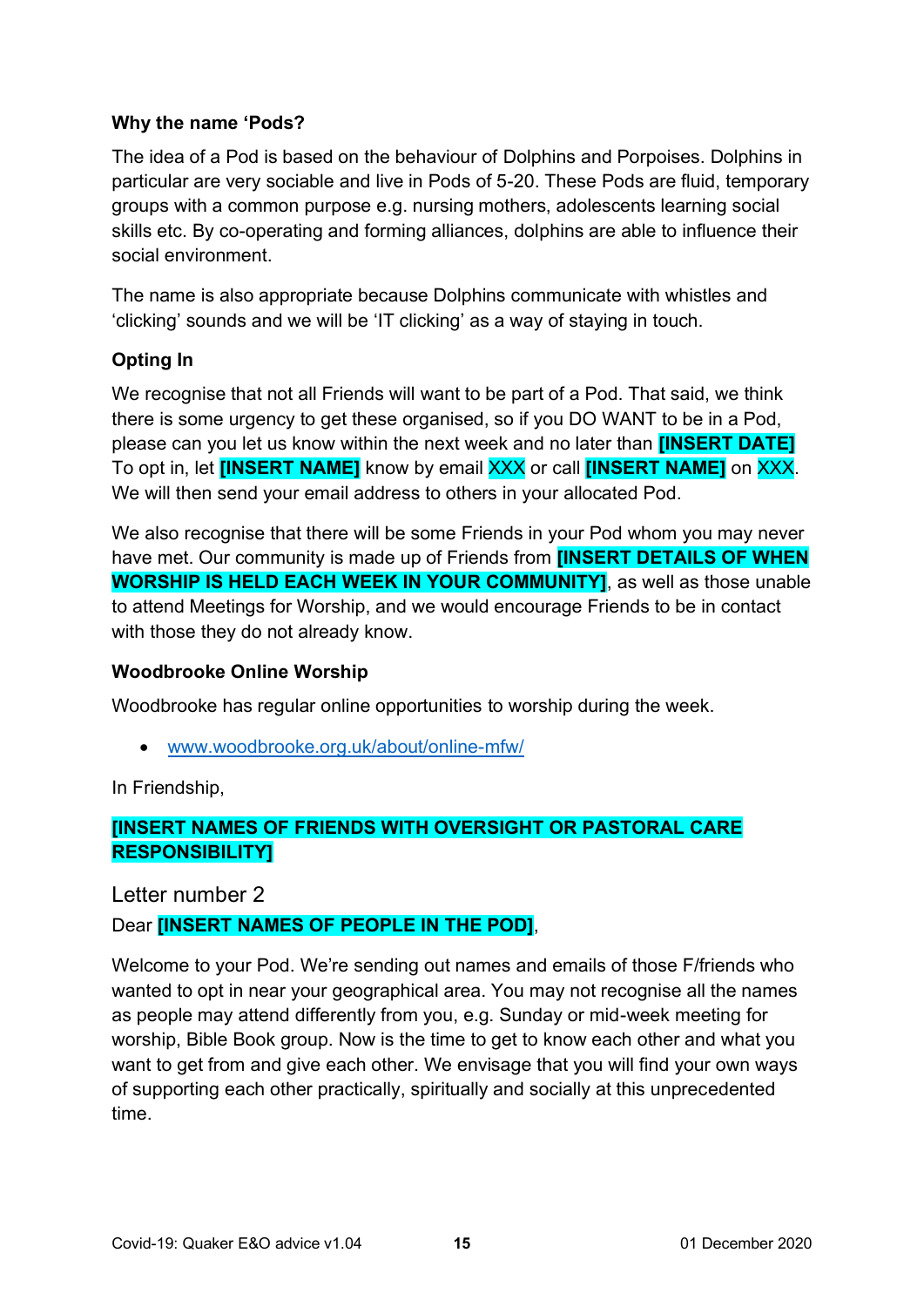We envisage these groups being warm, friendly, autonomous and self-organising in a fluid way. Each group will organise itself. Below are some suggestions for how you might wish to begin.

Introduce yourselves perhaps sharing how long you've been connected to **[INSERT NAME OF QUAKER COMMUNITY]** and in what ways, and what drew you to opt in to a Pod.

Share how your household is living and what needs/resources you might have and/or what offers of help you might wish to make. Are you primarily looking at practical help, or spiritual support or stimulus, or social communication?

Some suggestions are:

- Check on each other should circumstances change
- Do shopping for Friends who are self-isolating and leave it at their door
- Have a 'WhatsApp' or 'Facebook' group to share local information
- Have a 'Zoom' or 'Skype' coffee morning
- Send jokes, cartoons, helpful passages from [Quaker faith & practice](https://qfp.quaker.org.uk/) etc to one another

We're sure you'll find your own ways forward. We thought it useful to share with you all useful official websites for medical and governmental updated information

### **Medical updates**

- England: [www.nhs.uk/conditions/coronavirus-covid-19/](http://www.nhs.uk/conditions/coronavirus-covid-19/)
- Scotland: [www.scot.nhs.uk/coronavirus-covid-19/](http://www.scot.nhs.uk/coronavirus-covid-19/)
- Wales:<https://covid19-phwstatement.nhs.wales/>

### **Updated government guidelines**

- England: [www.gov.uk/government/topical-events/coronavirus-covid-19-uk](http://www.gov.uk/government/topical-events/coronavirus-covid-19-uk-government-response)[government-response](http://www.gov.uk/government/topical-events/coronavirus-covid-19-uk-government-response)
- Scotland: [www.gov.scot/coronavirus-covid-19/](http://www.gov.scot/coronavirus-covid-19/)
- Wales:<https://gov.wales/topic/980/latest>

### **Safeguarding**

As a community, we always take safeguarding into account. The sharing of emails means we all need to be mindful and vigilant about contacts inadvertently going outside our Quaker community. For example, someone might share a lovely poem and you feel you want to send it onwards to an acquaintance outside the meeting. Please ensure that you don't accidentally copy in all the group addresses. Also at this time when other temporary agencies are popping up offering emergency assistance, please make sure you do not give your bank details to anyone new. Similarly there are lots of wonderful people out there beyond the meeting offering help. If they are genuine, they will be happy for you to check out their identity if and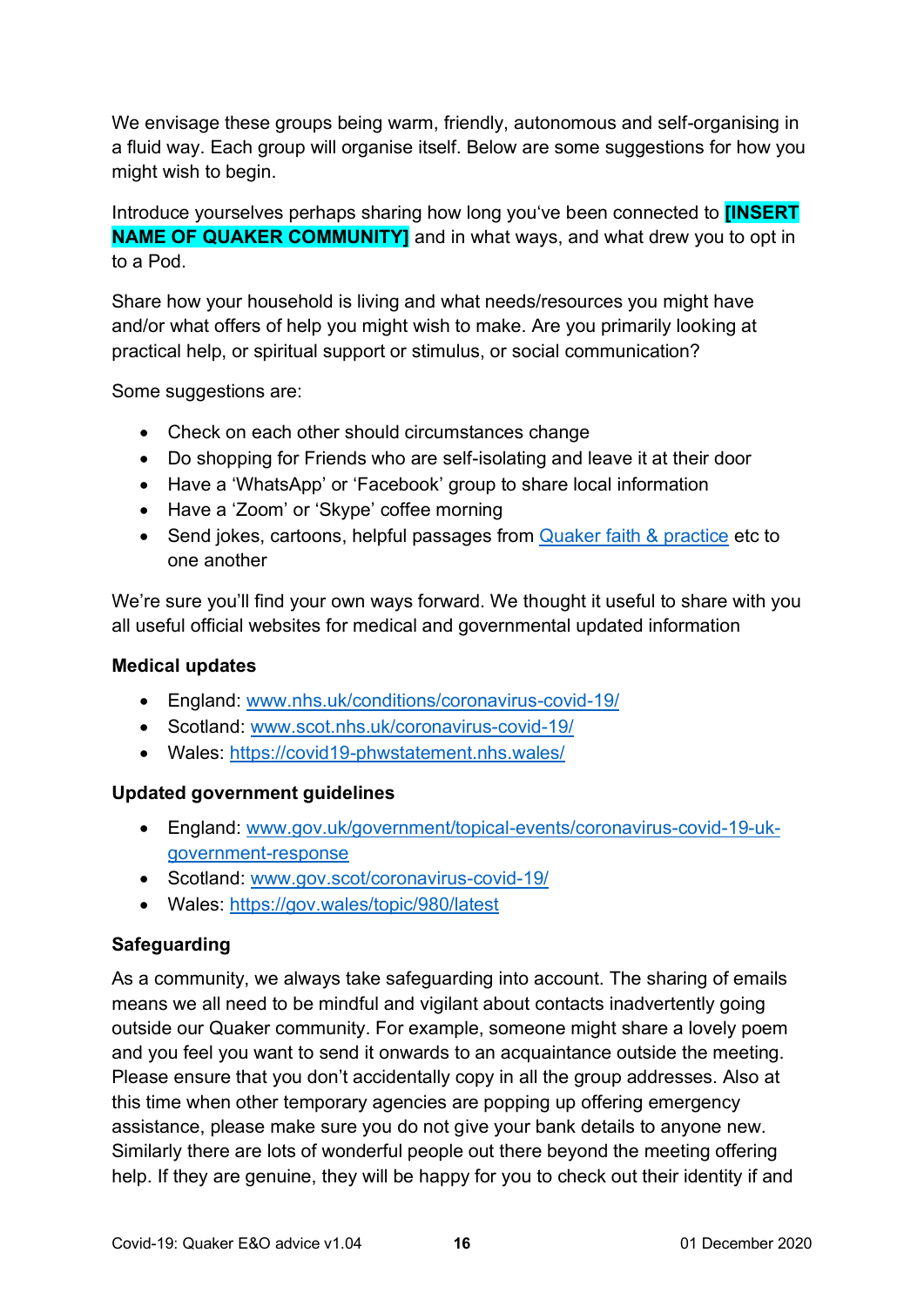when they get in touch. If you have young people in your group remember that there are very similar needs as there are when meeting face-to-face. Parents will need to give permission or be online with young people. Be aware of what can be seen in your camera behind you when online.

*More details about safeguarding are in the section below. You may wish to add or remove sections as needed for your community's needs.*

You may be interested to know that XXX Friends have joined one of our Pods and that there are XXX pods altogether. It is good that we have been able to form this temporary new type of community. Let each of us continue to uphold one another as individuals and as each Pod.

In Friendship

**[INSERT NAME]** Quaker oversight or pastoral care group